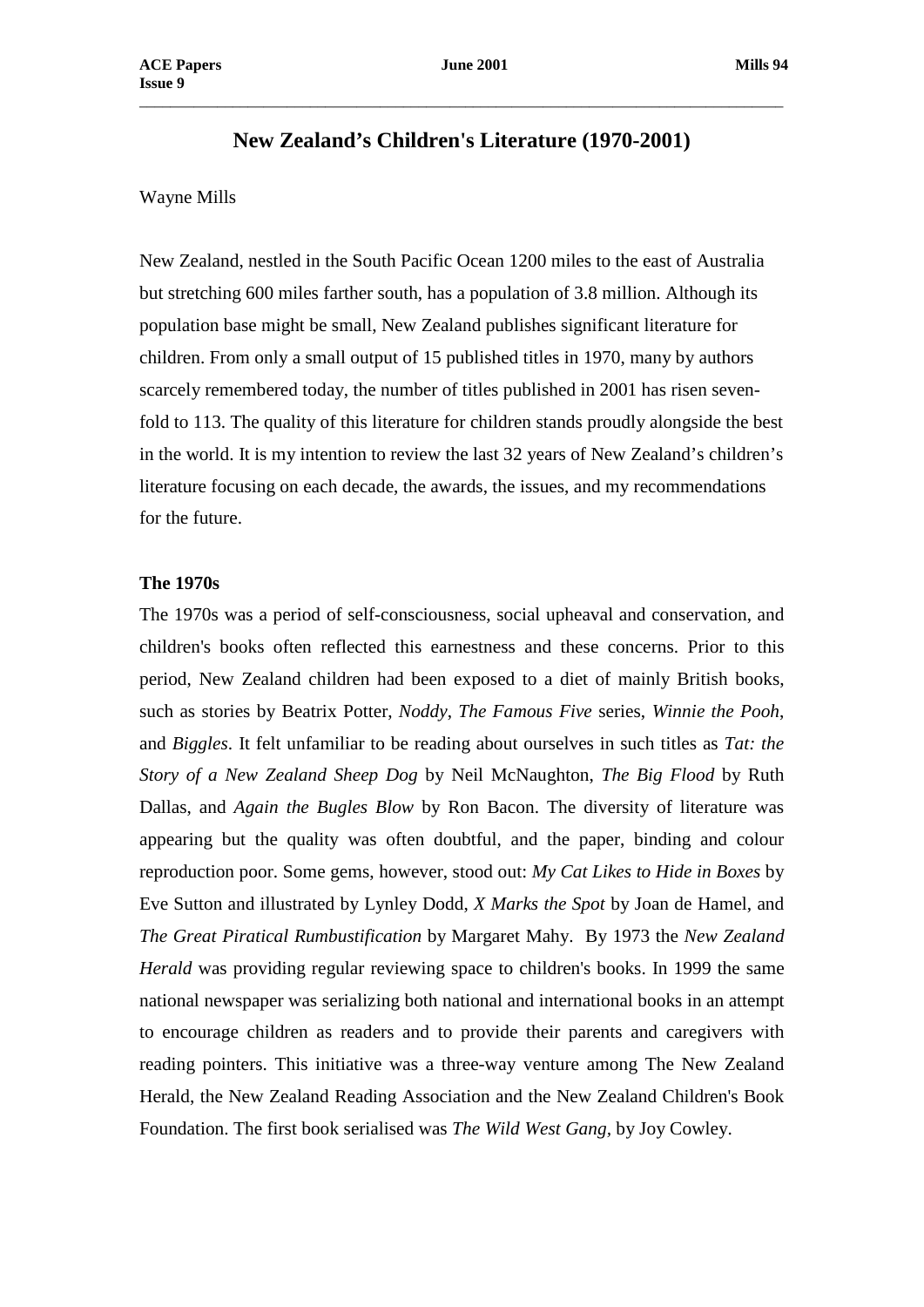In 1972 the New Zealand Book Council was established to raise awareness about books for both adults and children, and importantly in 1977 it established the Writers in School Scheme. The scheme was designed to allow both primary and secondary schools the opportunity of hosting New Zealand authors. Membership in the scheme entitled a school to one sponsored visit per year. In 1977 only thirty-nine writers were available; by 2000 that number had swelled to 150. Today, the odds of a New Zealand child not being able to name a New Zealand author or not having met one are slight.

## **The 1980s**

The 1980s was a time of growth. Many new authors flourished and children's literature was burgeoning. Children's literature comfortably reflected aspects of our culture and children moved easily between the real world and the printed world of their indigenous literature. There was a noticeable increase in science fiction/fantasy, with titles such as *The Keeper* by Barry Faville, *The Lake at the End of the World* by Caroline Macdonald, *The Halfmen of 0* by Maurice Gee, *Time Twister* by Ged Maybury, and *Aliens in the Family* by Margaret Mahy.This genre had not been explored widely until this time.

Books about Maori and their myths and legends were popular during this time. Titles by Patricia Grace, with illustrations by Robyn Kahukiwa, and tales by Ron Bacon were significant in allowing Maori children to see themselves mirrored in their literature. They also diluted the preponderance of images reflecting Pakeha (European New Zealand) culture.The highly colourful picture books by Peter Gossage also assisted in exposing large numbers of children to the myths and legends of Maori.

The first biography of a New Zealand children's author titled, *Introducing Margaret Mahy*, by Betty Gilderdale appeared in 1988. This biography informed children about Margaret's childhood, her home and her talents as an author. An earlier book by Betty Gilderdale, *A Sea Change: 145 Years of New Zealand Junior Fiction,* had overviewed New Zealand children's literature, culminating with the first eight years of the 1970s. Three further critical works appeared, two by Dorothy Butler: *Babies Need Books* and *Five to Eight;* and one by Diane Hebley: *Off the Shelf: Twenty-one Years of New*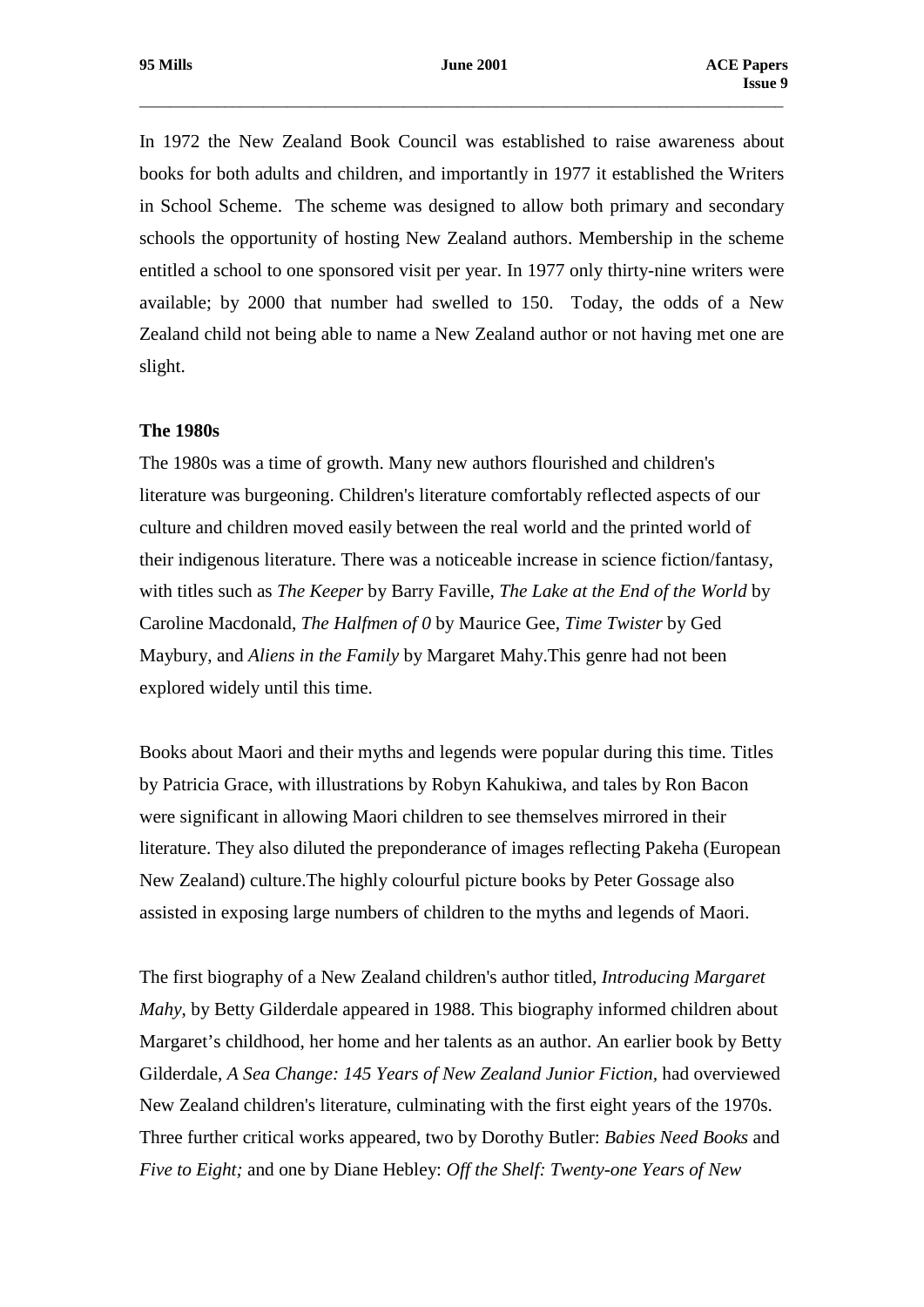*Zealand Books for Children.* These titles assisted parents, librarians and teachers to source worthwhile titles for their children.

In the mid-1980s a lively canine creation burst his way into the hearts of New Zealand children: *Hairy Maclary from Donaldson's Dairy*. Hairy, accompanied by his doggie friends, strutted and barked his exploits in a whole series of superbly alliterative and rhyming picture books by author Lynley Dodd. Her talent appears to be boundless; some seventeen years later a further Hairy book, *Hairy Maclary and Zachary Quack,* was shortlisted for the national book awards and was subsequently voted children's choice in 2000, an enduring accolade to his popularity.

Gwenda Turner was the author/illustrator of this period who most noticeably influenced the preschool market. Her titles, such as *New Zealand ABC*, *New Zealand 123*, *Snow Play*, and *Colours* provided highly realistic, colourful and identifiable New Zealand images at which young children could marvel. Turner's death, in February 2001, stunned her readers.

The most significant of all the awards made during the 1980s were undoubtedly the two Carnegie Medals awarded to Margaret Mahy for *The Haunting* and *The Changeover,* both with supernatural themes. In the first, Barney found himself haunted by the ghost of Great-Uncle Cole, while in the second title Laura was forced to save her young brother Jacko from having his life force drained from him by an evil Mr Braque. That these two titles won awards, both here and in Britain, was testament to the creative genius of Mahy, whose talents to date show no indication of exhaustion. (Another title, *Twenty-four Hours*, was shortlisted for the 2001 New Zealand Post Awards.) A further title, *Memory,* was runner-up for the Carnegie Awards in 1988.

The first title in the highly successful Alex quartet by Tessa Duder, *Alex*, was published in 1987. There had never been a more assertive and accomplished young teenage protagonist to capture the spirit of the eighties. So successful was the quartet that each individual title won a major literary award, from Esther Glen, to Government Printer, to AIM. In 1993, *Alex* appeared as a movie, courtesy of Isambard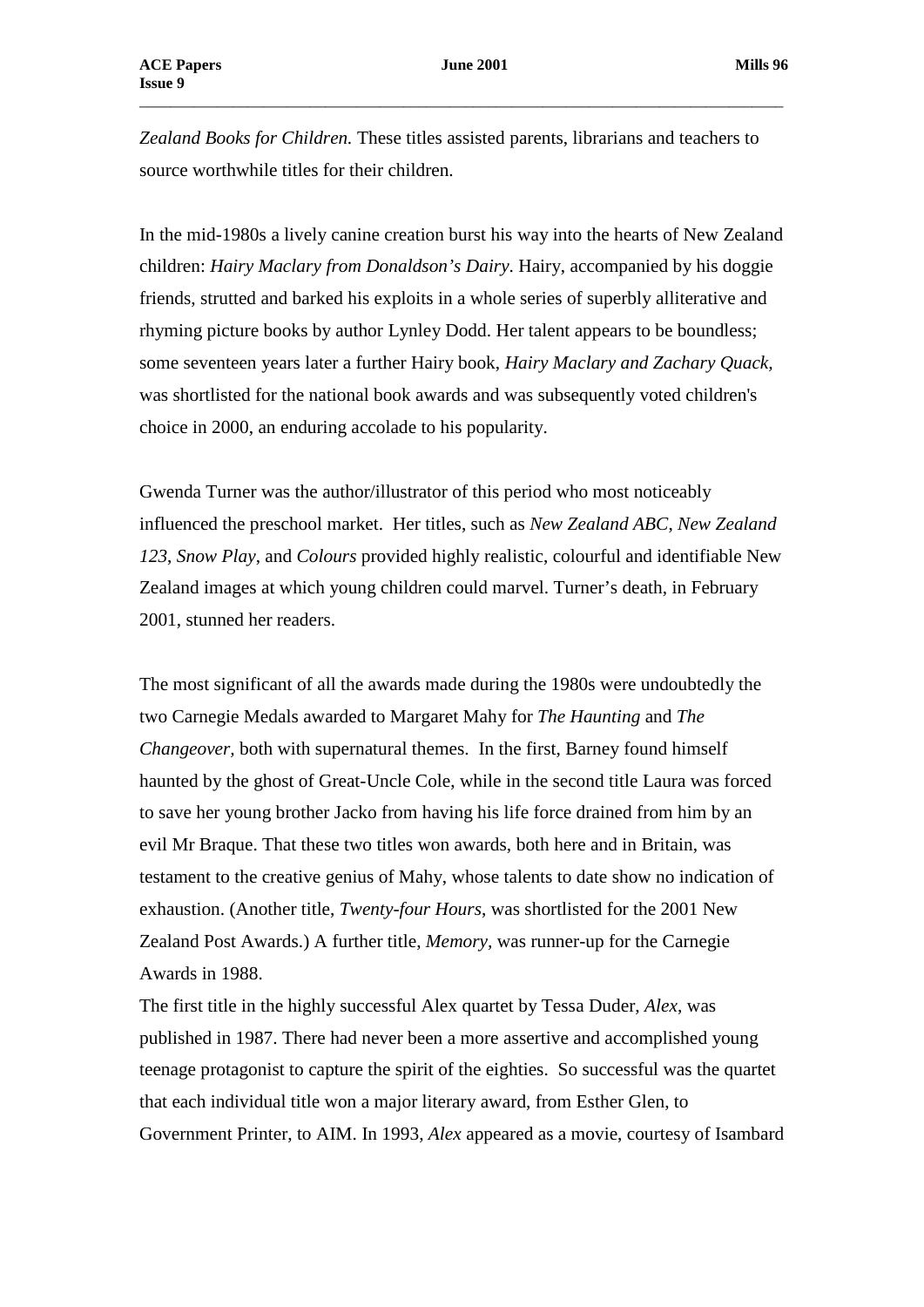Productions with funding from the New Zealand Film Commission and the Australian Film Commission.

\_\_\_\_\_\_\_\_\_\_\_\_\_\_\_\_\_\_\_\_\_\_\_\_\_\_\_\_\_\_\_\_\_\_\_\_\_\_\_\_\_\_\_\_\_\_\_\_\_\_\_\_\_\_\_\_\_\_\_\_\_\_\_\_\_\_\_\_\_\_\_\_\_\_\_\_\_\_\_\_\_\_\_

The 1980s was a time when titles appeared that explored social issues in ways that had not previously occurred: in *The Lake* by Lasenby, Ruth ran away from home to avoid being molested by her stepfather; *The Web: The Triumph of a New Zealand Girl Over Anorexia* by Deborah Furley was a gritty account of a young girl's triumph over anorexia and incest; *Memory* (previously mentioned), by Margaret Mahy, exposed an unusual friendship between a 19-year-old male and an old woman suffering from Alzheimer's disease; the picture book, *What's Wrong With Bottoms?* by Jenny Hessell and Mandy Nelson handled sensitively the issue of exposure and unwelcome touch by a relative.

## **The 1990s**

The 1990s saw a plateau reached in the publication of children's literature. From a peak of 138 titles in 1996, the decade settled to an average of 101 titles annually. Meanwhile, throughout this period, a growing emphasis in literacy and its means of acquisition gained momentum. Although most New Zealand children did well at reading, there was evidence that some did not perform so well. A taskforce was established and in 1999 *The Report of the Literacy Task Force* was handed to the government, wherein committee members endorsed the government's goal that "by 2005, every child turning nine will be able to read, write and do maths for success." (p1). Successful reading was taken to mean reading appropriate texts fluently, independently and with comprehension. Children were to be encouraged to read more recreationally. The shape and influence of this objective will be keenly followed. The decade's concern with literacy and access to children's literature prompted author Alan Duff to launch his Alan Duff Charitable Foundation's Books in Homes scheme in 1995. This was an attempt to give children books to own and take home. With over 150 participating schools, it has been seen as an effective concept in encouraging children to read and in promoting literature.

The 1990s assaulted the boundaries of what constituted children's literature in ways unimagined. The problem festers because of inaccurate and vague terminology, such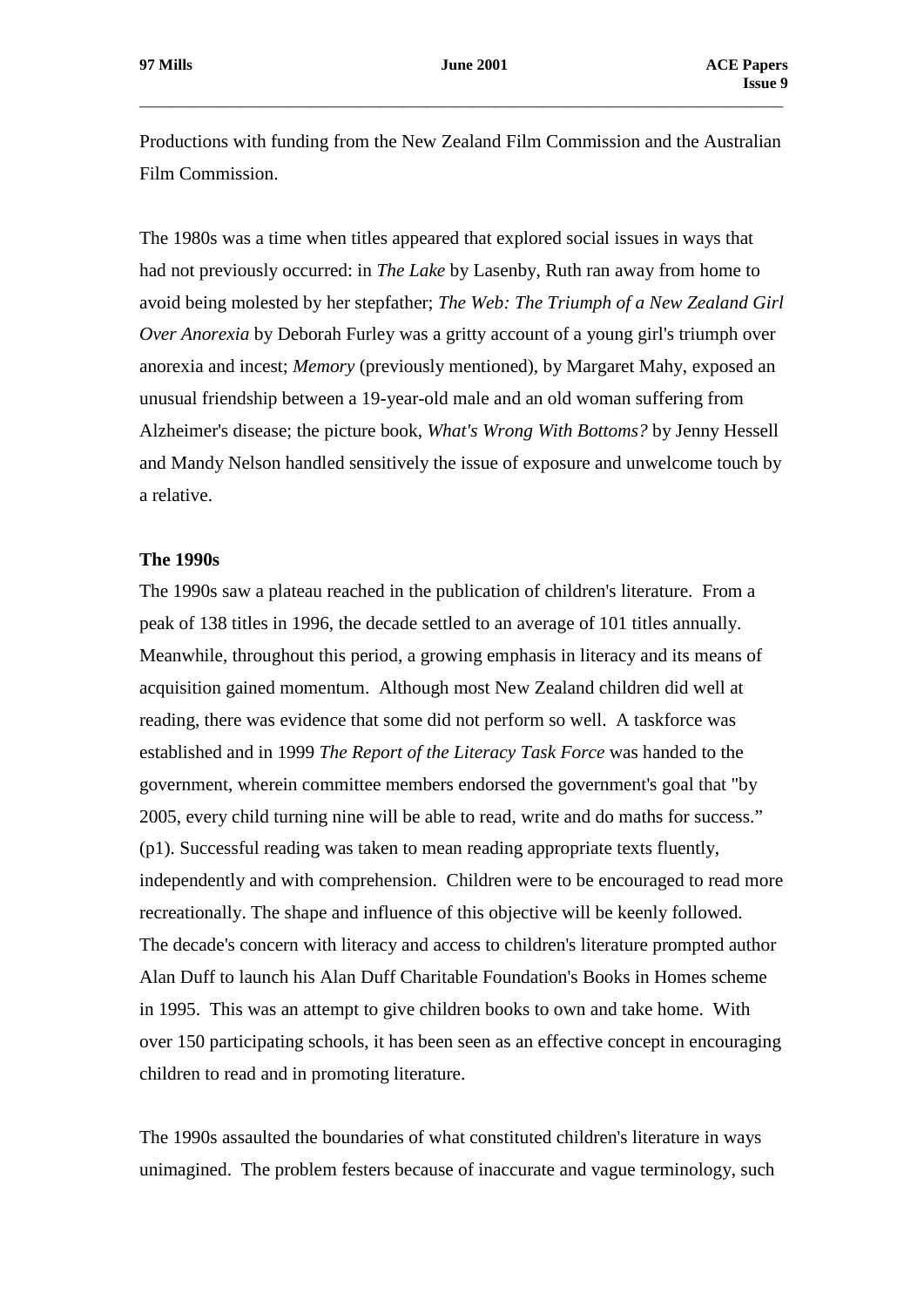as 'child' and 'children's' literature. When does a child become a young adult? The concept of teenager is clearer, but child and children are not. Heather Scutter (1999) referred to such works as "displaced fictions," a concept that captures the dilemma of such works. This is an area that clearly needs redefining. Therefore, it came as no surprise when public controversy was aroused by titles such as *The Fat Man by* Maurice Gee, a story of revenge upon Colin Potter and his family over past grievances; or *The Blue Lawn* by William Taylor, an account of a developing homosexual relationship between two teenage boys; *Dare, Truth or Promise* by Paula Boock, about two young women coming to terms with their sexual identities; and finally, *Closed, Stranger* by Kate De Goldi, in which issues of incest, suicide and betrayal are sensitively handled. That three of these titles won major national book awards speaks highly of their superb characterization and literary style.

Positive developments in this decade were the production and design features given to many of the award-winning picture books. With hard covers, attractive endpapers, and meticulous production, books such as *The Bantam and the Soldier* by Jennifer Beck, illustrated by Robyn Belton, and *The Best-Loved Bear* by Diana Noonan, illustrated by Elizabeth Fuller, have lifted standards and concomitantly attracted readers.

One author in particular dominated the non-fiction field in the 1990s, and that was Andrew Crowe. Three titles in particular: *Which Native Forest Plant? The Life-Size Guide to Native Trees and Other Common Plants of New Zealand's Native Forest,* and *Nature's Alphabet: A New Zealand Nature Trail* all showed his enthusiasm and passion for New Zealand's flora and fauna in readily retrievable ways. These titles, along with dozens of others, have sprinkled their information throughout the nonfiction shelves of New Zealand libraries.

Another author/illustrator combination produced one of this decade's most eccentric, adventurous and good-time grannies known to New Zealand children. Beginning with *Grandma McGarvey* in 1990, Jenny Hessell and Trevor Pye teamed up to produce four more titles during this period.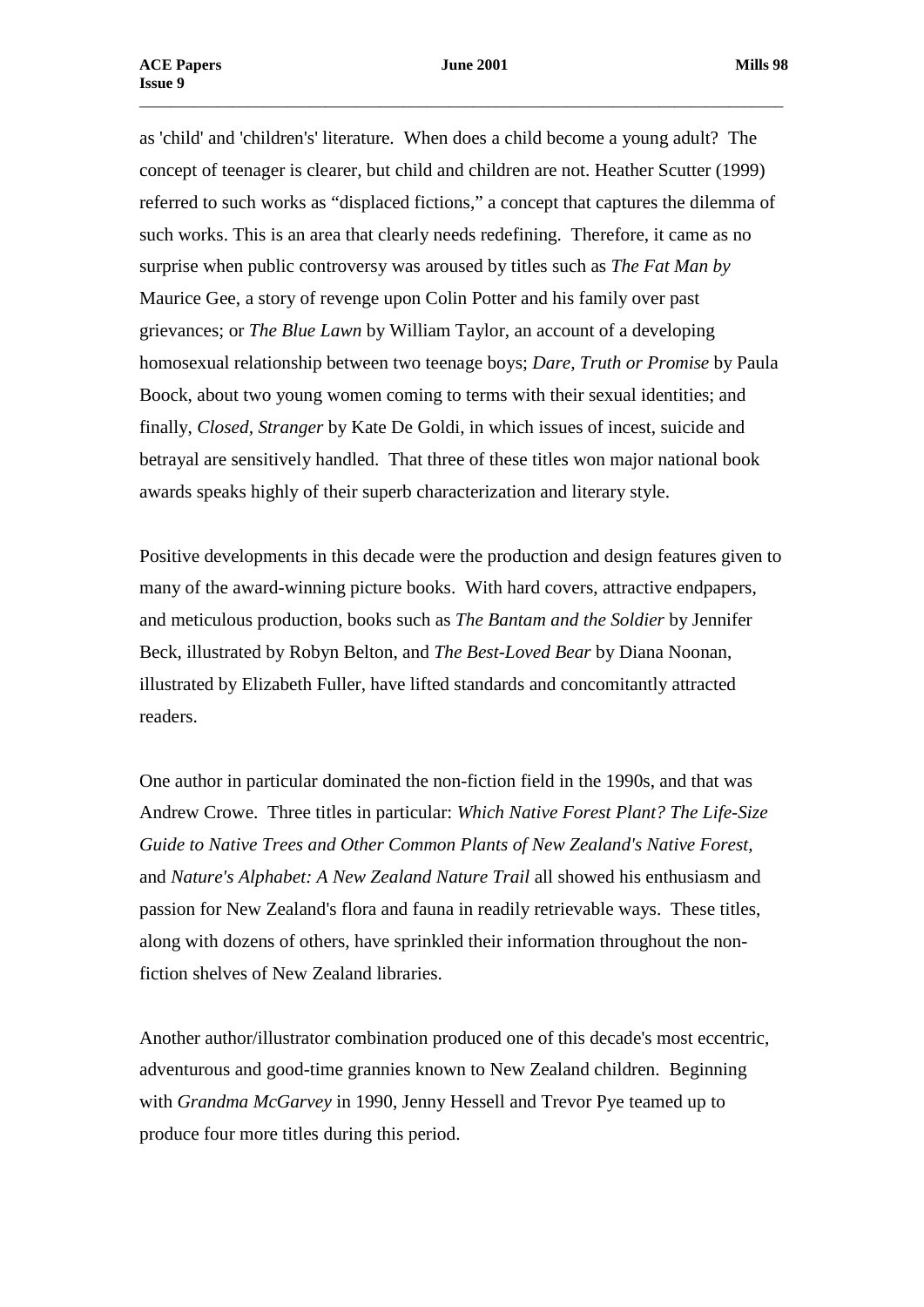Surprisingly, few sports books for children had been published prior to the 1990s. Given New Zealanders' fascination for sport and its heroes, this was remarkable. Since the Alex quartet in the 1980s, many sports titles have been published. David Hill, in particular, was an accomplished author in this field. With titles such as *Kick Back* (tae kwon do), *Seconds Best* (cricket) and *Boots 'n' All* (hockey), he led the charge. But other authors contributed to make this one of the decade's most productive genres: Fleur Beale, with *Slide the Corner* (car rallying); John Lockyer with *Tough Tackle* (rugby); Denis Edwards with *Killer Moves* (rugby league); Sarah Ell with *Fired Up* (yachting); Trevor Wilson with *Going for Gold* (cross-country running); and Getchen Brassi with *Riding the Rough* (water skiing). The publication of Vince Ford's *It's A Try!* (*rugby*) in 2000 took the genre into the next millennium.

With continued growth and interest in children's literature, it was essential that New Zealand be able to award its own qualification in children's literature and thereby confer dignity to children's literature as a field of serious study. In 1992 the Christchurch College of Education offered a Diploma in Children's Literature. The course required candidates to select a number of optional and compulsory modules of children's literature papers in various levels. This diploma has broadened knowledge and increased expertise in the field of children's literature. Likewise, the one undergraduate paper offered at the University of Waikato encouraged students to study children's literature seriously. Post-graduate papers have been offered at the University of Waikato and Auckland College of Education.

In the field of academic endeavour, Diane Hebley stood out in the 1990s. In 1992 she became the first resident New Zealander to complete a doctoral thesis in New Zealand children's literature, and she subsequently used her research to publish *The Power of Place: Landscape in New Zealand Children's Fiction, 1970-1989.* This authoritative publication considered the power of setting in children's literature; in particular, it commented upon the frequency of the pervasiveness of the seascape.

# **Awards**

In 1970 the only children's book awards administered were those by the New Zealand Library Association (NZLA). Given in recognition of excellence in children's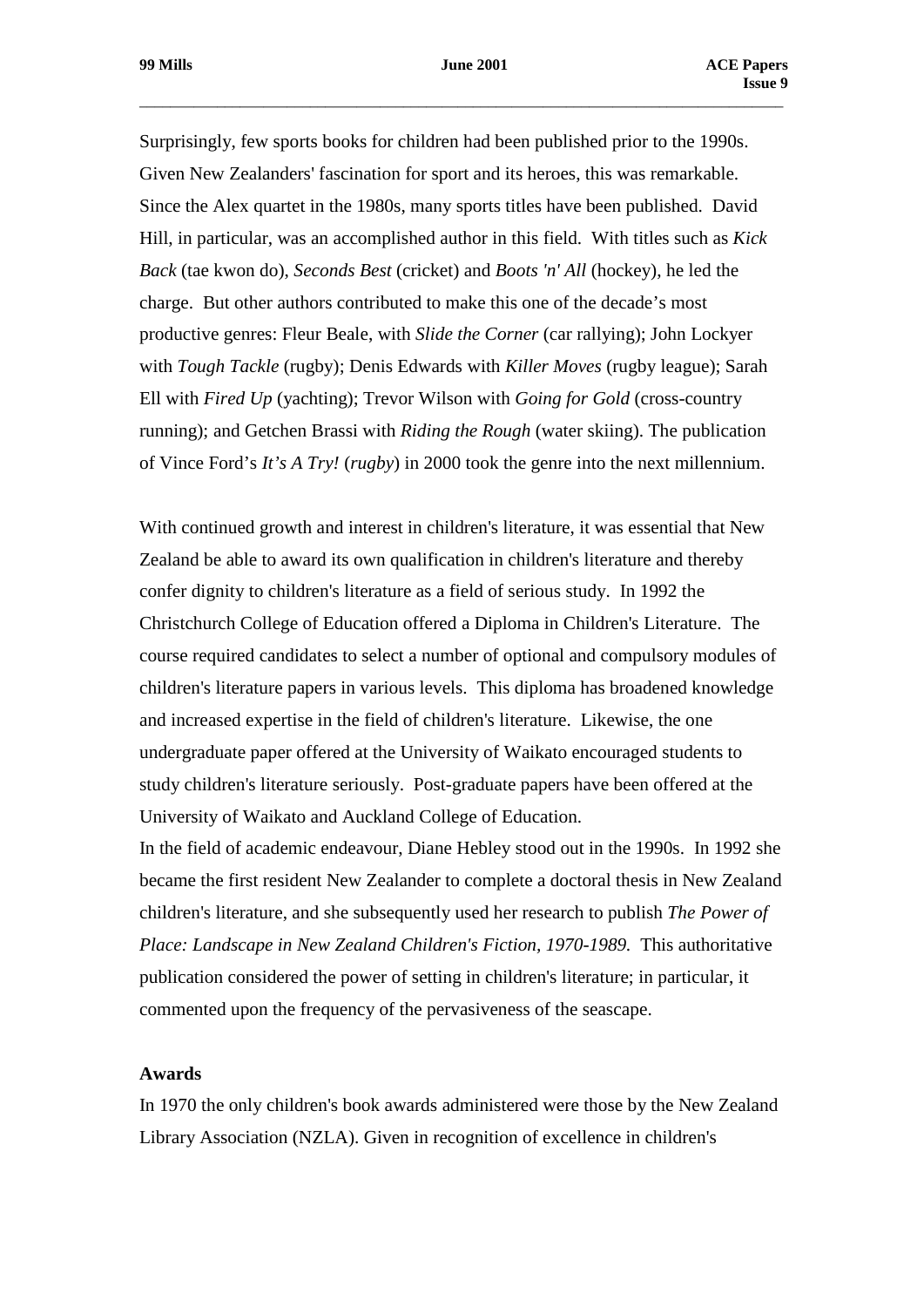$\overline{a}$ 

literature. The Esther Glen Award (for fiction) was presented to Margaret Mahy for *The Lion in the Meadow*. [1](#page-6-0)

\_\_\_\_\_\_\_\_\_\_\_\_\_\_\_\_\_\_\_\_\_\_\_\_\_\_\_\_\_\_\_\_\_\_\_\_\_\_\_\_\_\_\_\_\_\_\_\_\_\_\_\_\_\_\_\_\_\_\_\_\_\_\_\_\_\_\_\_\_\_\_\_\_\_\_\_\_\_\_\_\_\_\_

No award had been given for the five years prior to 1970, and the next award was presented in 1973, once again to Margaret Mahy for *The First Margaret Mahy Story Book.*

The conferment of children's book awards continued to be haphazard until the early 1980s. In 1978 the New Zealand Library and Information Association (NZLIA) inaugurated the Russell Clark Award for the most distinguished pictures or illustrations in a children's book, with or without text. The first recipient was Robert Jahnke for his illustrations in *The House of the People*, written by Ron Bacon.[2](#page-6-1)

In 1982 a new group of awards was presented, not by the NZLIA but by the New Zealand Government Printer. These new awards ran alongside the existing library awards and consisted of two categories: Best Picture Book and Best Story Book. The winners that year were *The Kuia and the Spider* by Patricia Grace, illustrated by Robyn Kahukiwa, and *The Silent One* by Joy Cowley.

In 1990 the Government Printer Awards became the AIM Children's Book Awards, administered jointly by Booksellers New Zealand and Creative New Zealand. The first recipients were *Annie and Moon* by Miriam Smith, illustrated by Lesley Moyes, and *Alex in Winter* by Tessa Duder. The AIM Awards carried substantial monetary prizes and were widely publicized. To win such an award significantly increased sales of that title to the public. In 1992 the concept of a Best First Book was introduced and the inaugural winner was *Out Walked Mel* by Paula Boock. (In 2000 this award carried a \$ 1,000 prize.) Additionally, prizes may be awarded for Honor books. The categories were further widened in 1993, when fiction was divided into

<span id="page-6-0"></span><sup>&</sup>lt;sup>1</sup> In 1992 the New Zealand Library Association became the New Zealand Library and Information Association (NZLIA), as a reflection of the technological changes occurring in information technology. A further name change was made in 1998 to the Library and Information Association of New Zealand Aotearoa (LIANZA).

<span id="page-6-1"></span> $2 \text{ It is important here}$  to make the distinction between this award and the later New Zealand Post Award, as this later award was for an integrated picture book that took account of the synchronicity between both illustrations and text.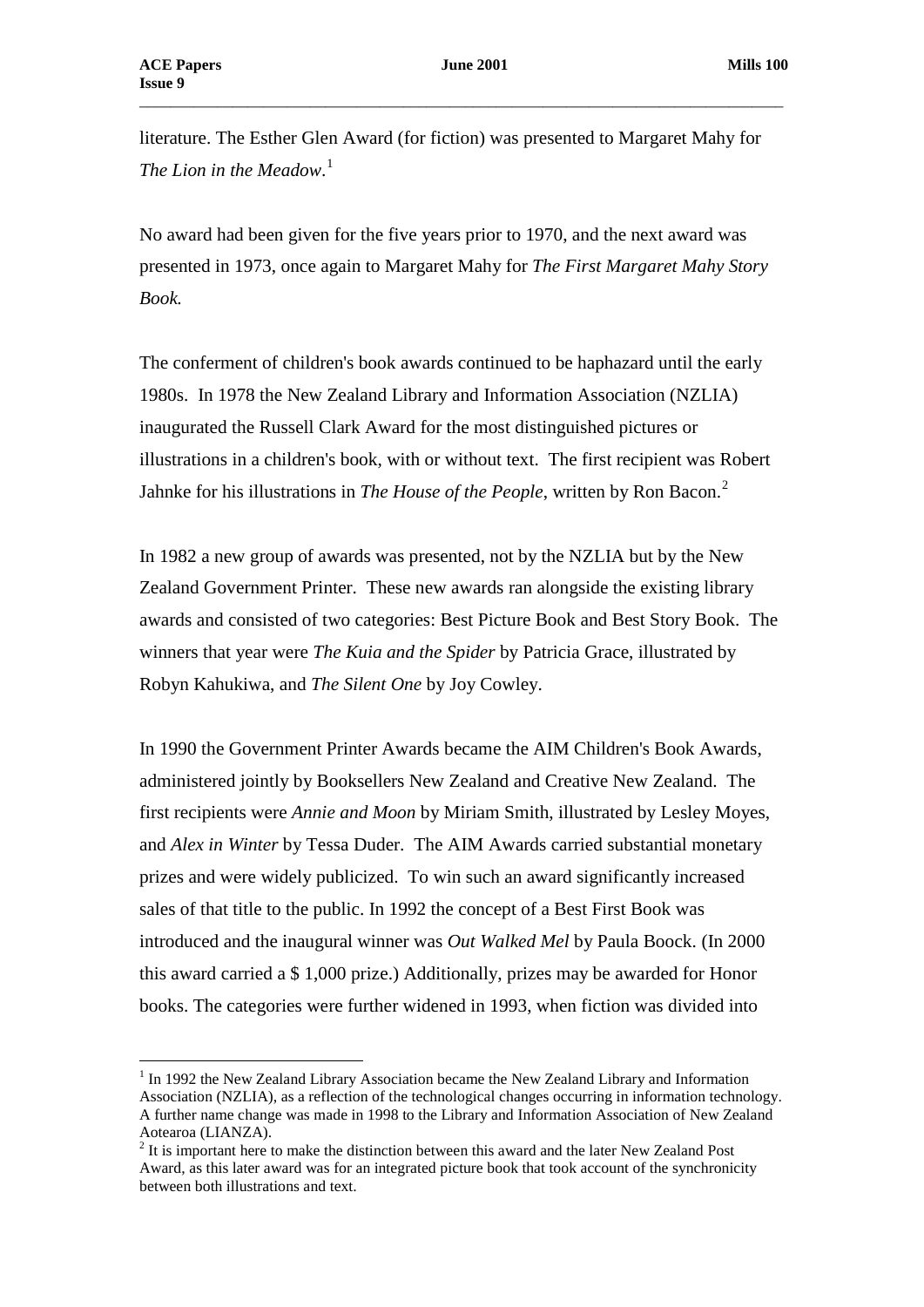$\overline{a}$ 

junior and senior, and a non-fiction category was added, to be won by Chris Gaskin for *Picture Magic: Illustrating a Picture Book*. [3](#page-7-0)

\_\_\_\_\_\_\_\_\_\_\_\_\_\_\_\_\_\_\_\_\_\_\_\_\_\_\_\_\_\_\_\_\_\_\_\_\_\_\_\_\_\_\_\_\_\_\_\_\_\_\_\_\_\_\_\_\_\_\_\_\_\_\_\_\_\_\_\_\_\_\_\_\_\_\_\_\_\_\_\_\_\_\_

In 1995 the AIM Awards, in conjunction with Booksellers New Zealand, added a new supreme award to be known as the Book of the Year Award. This award was to be presented to one of the four category winners. In addition to the \$5,000 category prize, the winner received an additional \$5,000 for this extra accomplishment. If the awards had been slightly competitive in the past, they became even more so now. The first winner was *The Fat Man* by Maurice Gee, which had also won the Junior Fiction category.

In 1997, after a change in sponsorship support, the AIM Children's Book Awards were rebranded the New Zealand Post Children's Book Awards. To mark this change, the conferment of a new award was made known as the Children's Choice Award. This award enabled children throughout New Zealand to vote for their favourite book. Although the author/illustrator did not receive any monetary reward, they had the satisfaction of knowing that their book was 'loved by kids'. The first recipient was *Mechanical Harry* by Bob Kerr.

Although overdue and only established late in this period, an award was finally presented for a distinguished contribution to literature for children by a book written in te reo Maori. This prize was presented by the NZLIA in 1996 to Katarina Mataira for *Marama Tangiweto.*

Two further awards need to be mentioned. The first, the Tom Fitzgibbon Award for a previously unpublished children's writer, was intended to foster New Zealand's children's writers. The award, administered by the New Zealand Children's Literature Foundation and sponsored by Scholastic NZ Ltd to the amount of \$1,500, worked to encourage and expose the talents of several new authors, such as Iona McNaughton, Heather Cato, Vince Ford, Shirley Corlett, and Alison Robertson. Second, the Gaelyn Gordon Award for a Much-Loved Book, was in recognition of a book that had been

<span id="page-7-0"></span><sup>3</sup> The NZLA had instituted the first-ever non-fiction award in 1987, the recipient of which was *Gaijin: Foreign Children in Japan* by Olive and Ngaio Hill.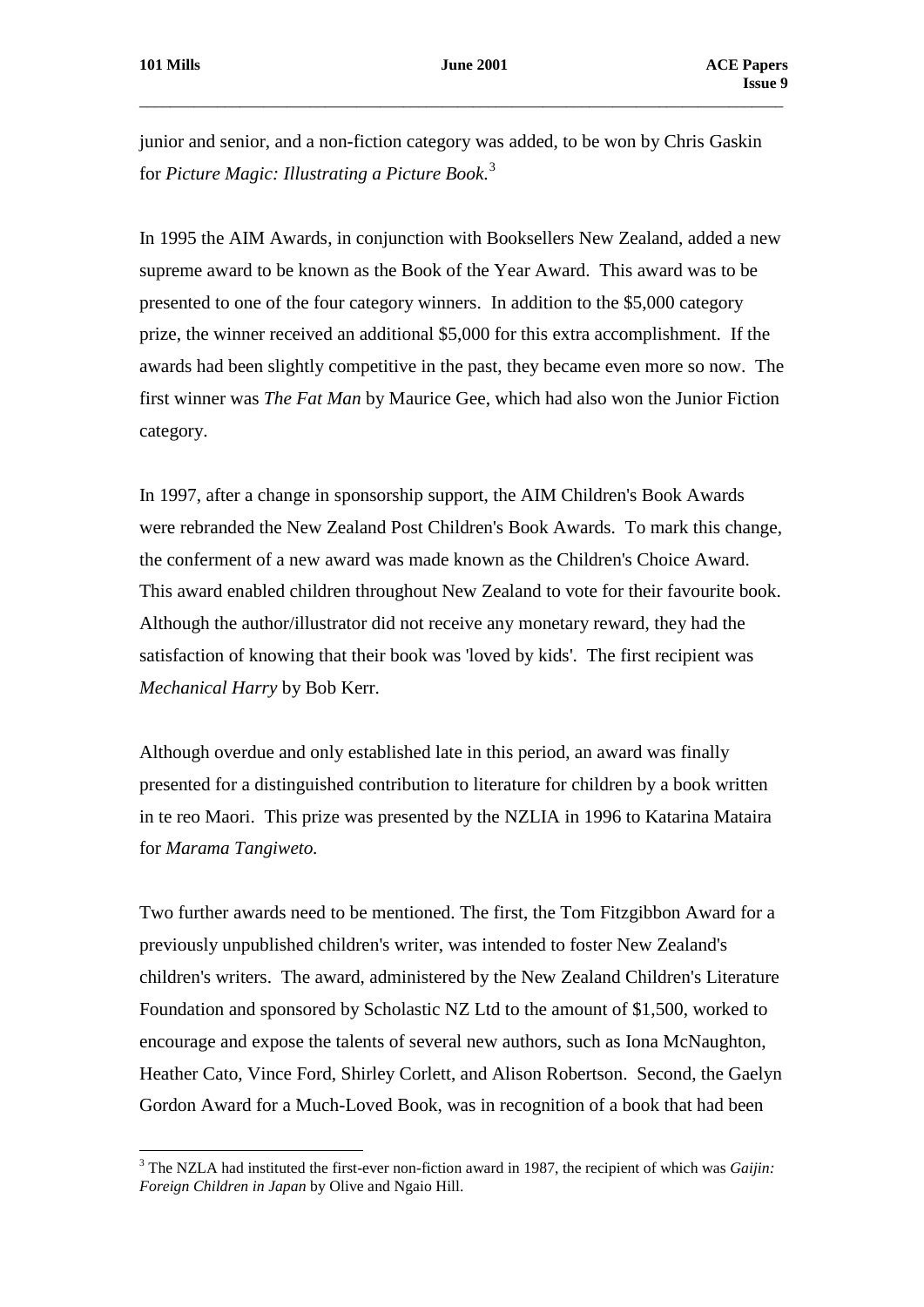$\overline{a}$ 

enjoyed by children for many years but which at the time of publication had never won a major award (although it may have been shortlisted for an award). Just as Gaelyn Gordon had never won one of the major awards, neither had *The Runaway Settlers* when it was first published in 1965. This award presented for the first time in 1999 to Elsie Locke, carried a small monetary token and a memorial certificate.

\_\_\_\_\_\_\_\_\_\_\_\_\_\_\_\_\_\_\_\_\_\_\_\_\_\_\_\_\_\_\_\_\_\_\_\_\_\_\_\_\_\_\_\_\_\_\_\_\_\_\_\_\_\_\_\_\_\_\_\_\_\_\_\_\_\_\_\_\_\_\_\_\_\_\_\_\_\_\_\_\_\_\_

Awards by tertiary institutions to writers-in-residence, once common in the 1980s, had dried up by 1999, with the exception of Dunedin College of Education. These awards allowed authors to write full time for a year, while contributing to students' courses and encouraging children's writing.

Awards for significant contributions to children's literature have been given not only by literary organizations but also by the New Zealand government and New Zealand universities. The government honoured Margaret Mahy in 1993 with the coveted Order of New Zealand. This is a life award held by only twenty New Zealanders at any one time. Others to receive OBEs have been Joy Cowley (1992), Dorothy Butler (1993), and Tessa Duder (1994). Universities to award honorary doctorates of literature have been Canterbury to Elsie Locke in 1987 and Margaret Mahy in 1993, and Massey University to Joy Cowley in 1993.

The New Zealand Children's Literature Foundation awards the annual Margaret Mahy Medal to a person who has made an especially significant contribution to children's literature, in the fields of publishing or literacy. The first to be awarded the medal was Margaret Mahy herself in 1991. Similarly, they also present The Betty Gilderdale Award (formerly the Children's Literature Association Award) for service and longstanding contribution to New Zealand children's literature and this is open to teachers, booksellers, librarians and authors. The award was first given in 1990, to Eve Sutton.

Outside these awards, one of the foremost literary events of the CLFNZ (Children's Literature Foundation of NZ) has been the annual Storylines Festival, held each year since 1994. This festival is second in importance only to the New Zealand Post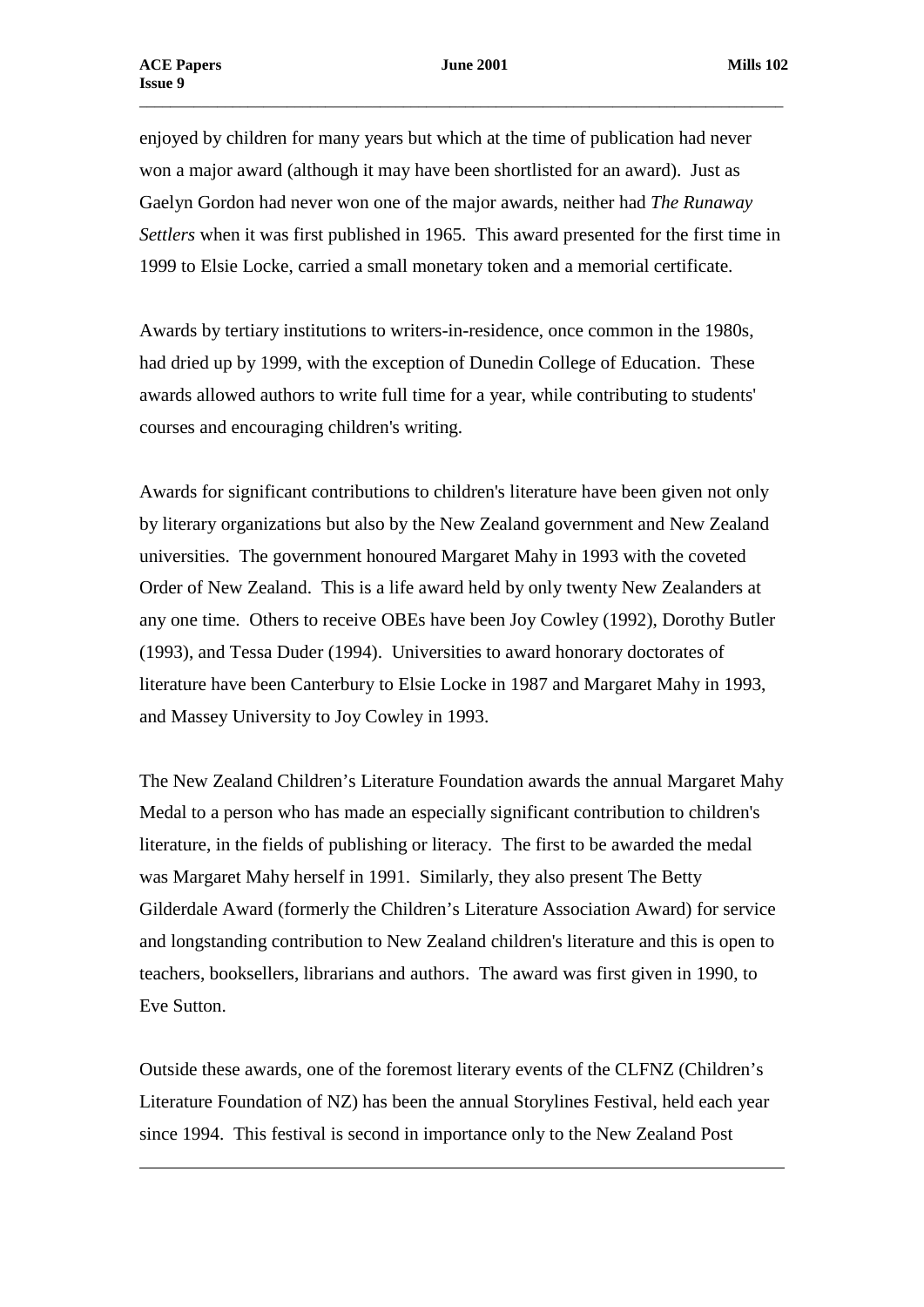Children's Book Festival, which usually runs March-April. The Storylines Festival is held in conjunction with the Aotea Arts Community Programme: The Edge, and together with their respective committees, coordinator and members, they host a huge Sunday family day that can attract crowds of 8-10,000 people. The day consists of writers interacting with children, illustrators painting giant walls or books, storytellers spinning yarns, live theatre, interactive displays, book grottos, the national final of the Paper Plus Kids' Lit Quiz<sup>™</sup> and a miscellany of other literature-focused events. This event has done much to cultivate the literary talents of our nation's writers, authors and storytellers for children and young people, and to foster a love of literature. In the events preceding the Sunday culmination, author/illustrator bus tours to schools, book gigs, writer's workshops, seminars, and regional quiz finals have been held. This festival has driven and sparked interest in children's literature during the 1990s. It has ensured that children have had the opportunity to see the faces behind the words and the illustrations of their books during a period when other forms of media (often electronic) have competed for their attention.

#### **Issues**

The entire question of book awards is problematic (a problem not only endemic to New Zealand) as people grapple with issues such as objectivity, criteria, and the question of whether we even need to honor and reward excellence in writing for children. An increased number of awards have made it difficult to compare books for children aged 5-12 years with older children/young adults aged 13-18. The divisions both within and between these age groups have grown increasingly complex. The demarcations are no longer so clear-cut. Children read young adult works, and similarly young adults read novels ostensibly written for children or for adults. Perhaps the difficulty has lain with the nomenclature 'children's'. Clearly adolescents do not consider themselves children, yet books intended for adolescents/young adults win awards known as children's book awards (albeit awarded for senior fiction).

Senior fiction is not, as mistakenly perceived by some members of the public, literature for senior children in primary education, but rather senior fiction in secondary education.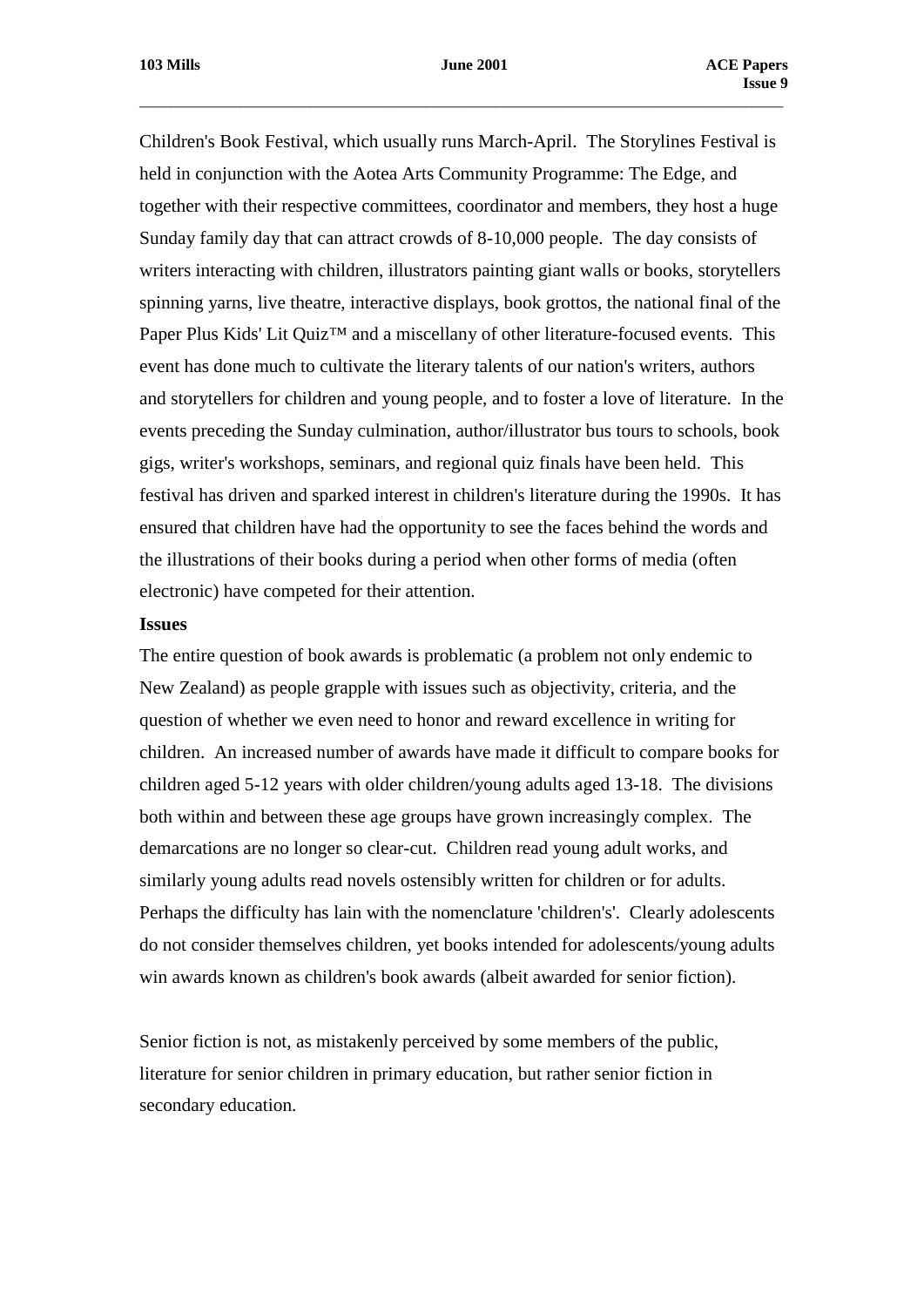It is imperative that additional category(ies) be added to include: young adults (teenagers and upper secondary aged 13 -18); a junior fiction category for beginning chapter books (ages 5-8); and an intermediate fiction category (ages 9-12). Another problem, and one that 1 believe requires attention, has been the exclusion of picture books written by a New Zealander, but illustrated by a foreigner. This has happened more regularly than one would think, for example *Beaten by a Balloon* and *The Three-Legged Cat,* both written by Margaret Mahy but illustrated by British illustrator Jonathan Allen are ineligible for the New Zealand Post Awards.

A further area of some concern, and a difficult one to predict, is when a novel is omitted from a New Zealand awards shortlist of nominees only to turn up shortlisted in an international selection. Such an example was Pamela Allen's book *Who Sank the Boat?*, which won the Children's Book Council of Australia Book of the Year Awards in 1983. It is hoped that The Gaelyn Gordon Much-Loved Book Award will go some way towards addressing such oversights, but only for future books, and not at the time they perhaps deserve to be selected**.**

For many years the number of selected titles for either the LIANZA (Library and Information Association of New Zealand, Aotearoa) or the New Zealand Post Children's Awards has stood at twenty. That so few have been chosen has not done justice to the other titles published in that same year. In order to remedy this, in 1999 the New Zealand Children's Literature Foundation published their Notable New Zealand Children's and Young Adult Booklist. It listed four categories, with ten titles in each, effectively exposing forty titles (and potentially forty authors) to the glare of increased educational and media attention.

The Children's Choice Award has invariably gone to a children's picture book, and while this is commendable, it is difficult to see how a novel could win when picture books are accessible to a much wider readership than novels. This issue may be addressed in the future by electronic voting, recording votes from primary/secondary students and schools.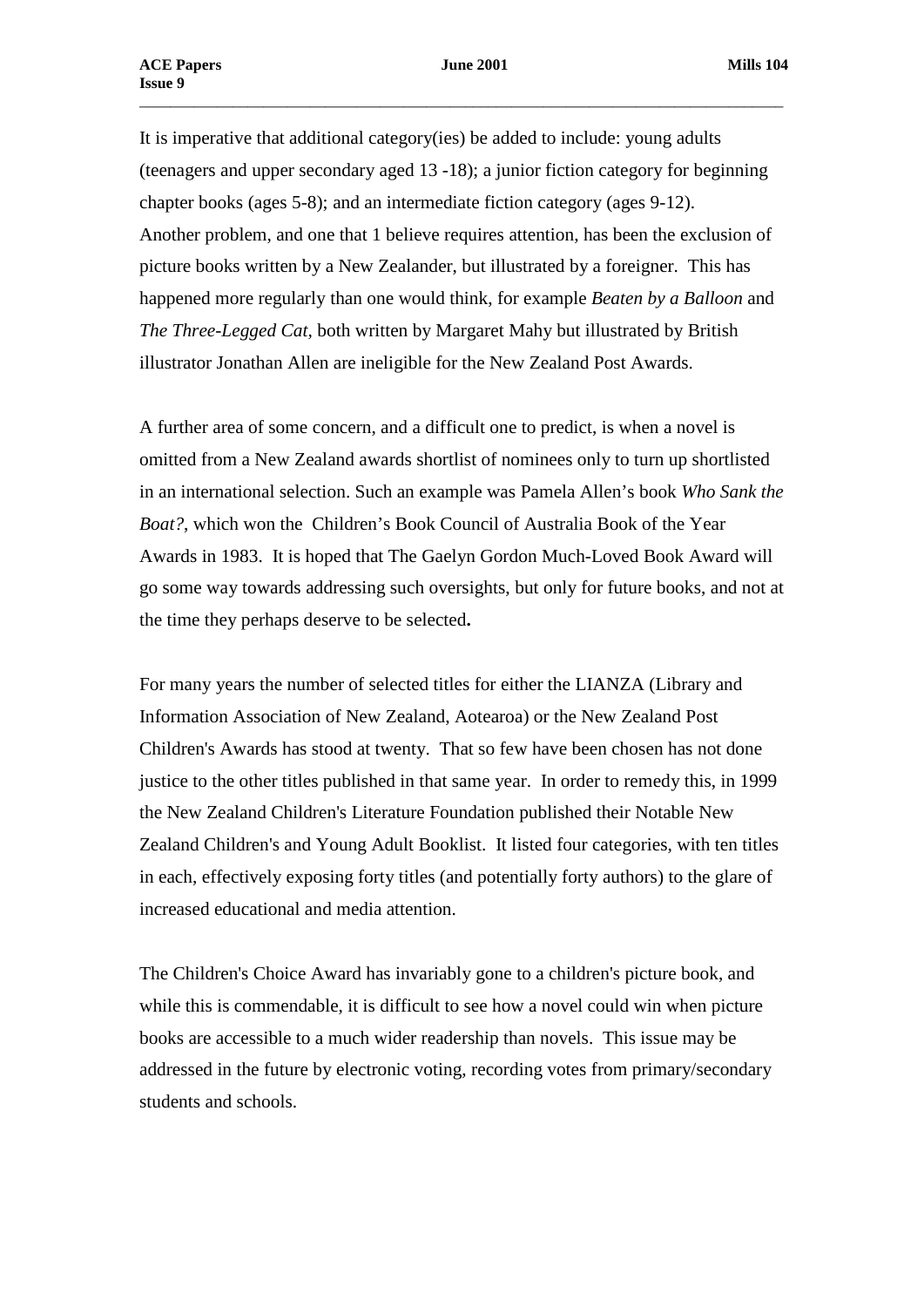So far, all the above issues have focused on awards to authors/illustrators for their books. But other awards exist in the form of literary grants, scholarships, or writersin-residence in recognition of authors'/illustrators' contributions to children's literature.

Literary grants to children's writers/illustrators have been parsimonious when compared to grants to adult writers/illustrators. During the funding year 1997/98, writers for adults received more than nine times the amount given to writers for children. This may have been because there were fewer applications by children's writers - discouraged perhaps by their chances - or because writers for adults are more deserving? One wonders whether the levelling out in submissions to the New Zealand Post Awards was not due in part to the decline in grants to children's authors/illustrators by Creative New Zealand. Many writers depend upon these grants to supplement part-time employment, and when the grants are not forthcoming the writers may find it necessary to supplement their incomes by working full time.

There was a plethora of new authors for children in the first twenty of these thirty-two years, but one is hard-pressed to list new, regularly published authors in the last ten years. With a few notable exceptions, such as Paula Boock, Diana Noonan, Kate De Goldi, and Jane Westaway, the predicted increase as indicated by past years has not been fulfilled. Over the last thirty-three years we have witnessed a situation where the personality of the author has eclipsed that of the book. Consequently it has become more difficult for a new author to become established. Already under pressure from economic constraints, established publishers have tended to foster the tried and true rather than the experimental and new. With this in mind, awards often act as incentives in encouraging new authors to submit manuscripts for publication. While often only one author will win an award, new authors may get exposed in the process of an award; notable examples are David Calder and Sarah Ell.

Awards by tertiary institutions to writers-in-residence, once common in the 1980s, had dried up by 1999, with the exception of Dunedin College of Education. These awards allowed authors to write full time for a year, while contributing to students' courses and encouraging children's writing.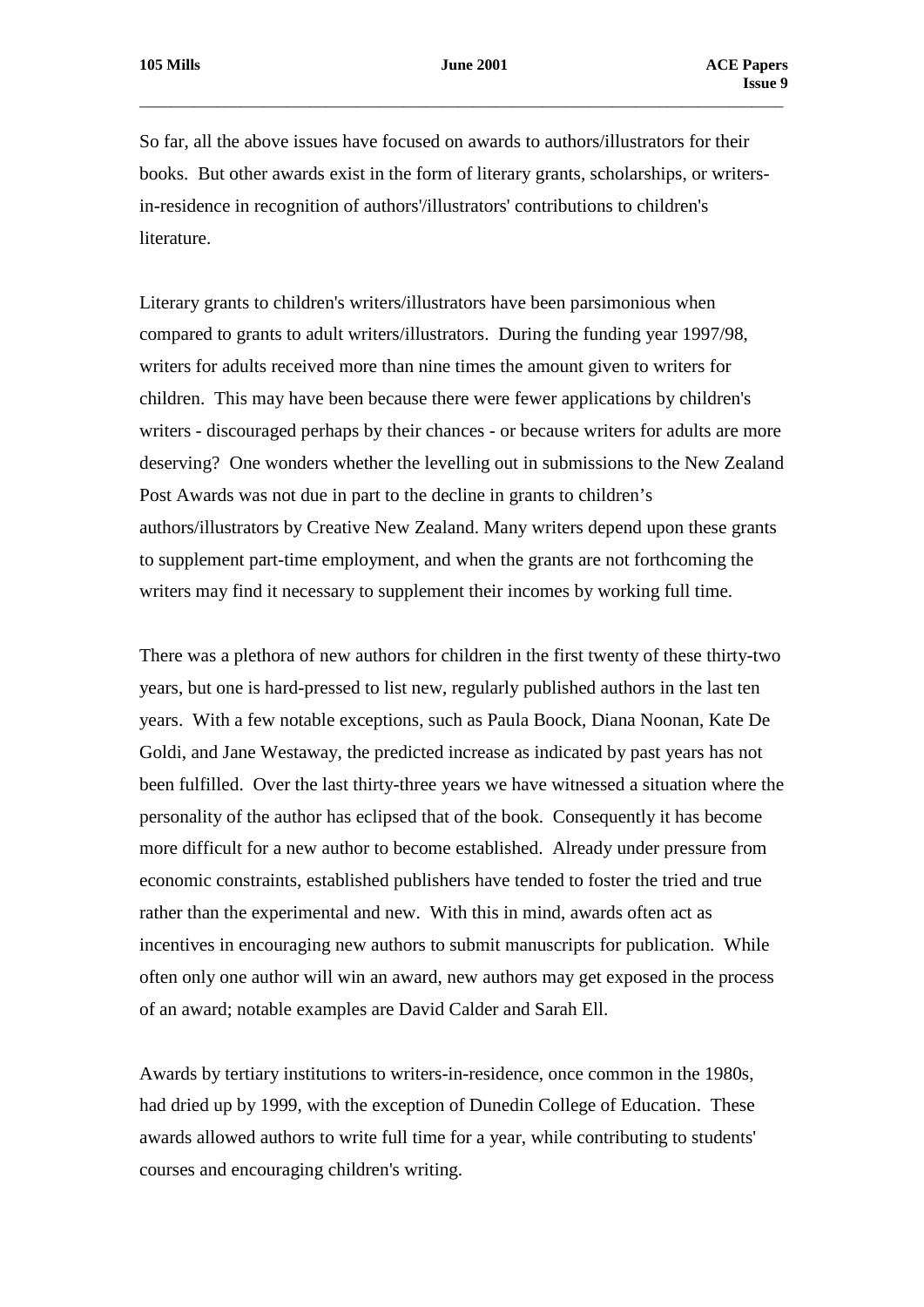Organizations (people-power) are needed to drive these awards. The LIANZA awards (given since 1945) may be in jeopardy. The cost of hosting and promoting such a major literary award is frequently expensive, and as there was no sponsorship in 1999 or 2000 an award was not given. However, they are expected to recommence in September 2001.The New Zealand Post Awards, however, seem secure, especially with New Zealand Post as a major sponsor, and these awards continue to grow in popularity and esteem.

The Children's Literature Association, founded in 1969 with the express aim of promoting the best books for children, grew rapidly through the 1970s and early 1980s, but economic pressure and static membership saw the organization lose its early enthusiasm and impetus. Meanwhile the New Zealand Children's Book Foundation, which began in 1990, had grown and expanded in order to promote its national ideal of literacy and good literature. These two organizations, which have somewhat similar objectives, decided in 1999 to enter into discussions to consider the possibility of a merger, the aim being to form one united front to promulgate children's literature locally, nationally and internationally, to encourage research, and to lobby nationally on behalf of literature for children. This eventuated in early November 2000 and the two organizations joined forces. One word was dropped from each organization's name and the new organization emerged as The Children's Literature Foundation of New Zealand Inc. The best features of each organization were retained and with an increased membership the new management committee has been keen to see the organization take a more active role in children's literature affairs.

# **The Future**

Children in the 1990s had to compete with increased (and continuing) influences from electronic games, the World Wide Web, television, film, and video (including DVDs). These children are often materially rich, but time poor. With many more influences competing for children's time and attention, books need to be marketed aggressively, have strong visual impact (displayed cover out) and be specifically focused at the reader. As the pursuit of the leisure dollar has intensified, it has become increasingly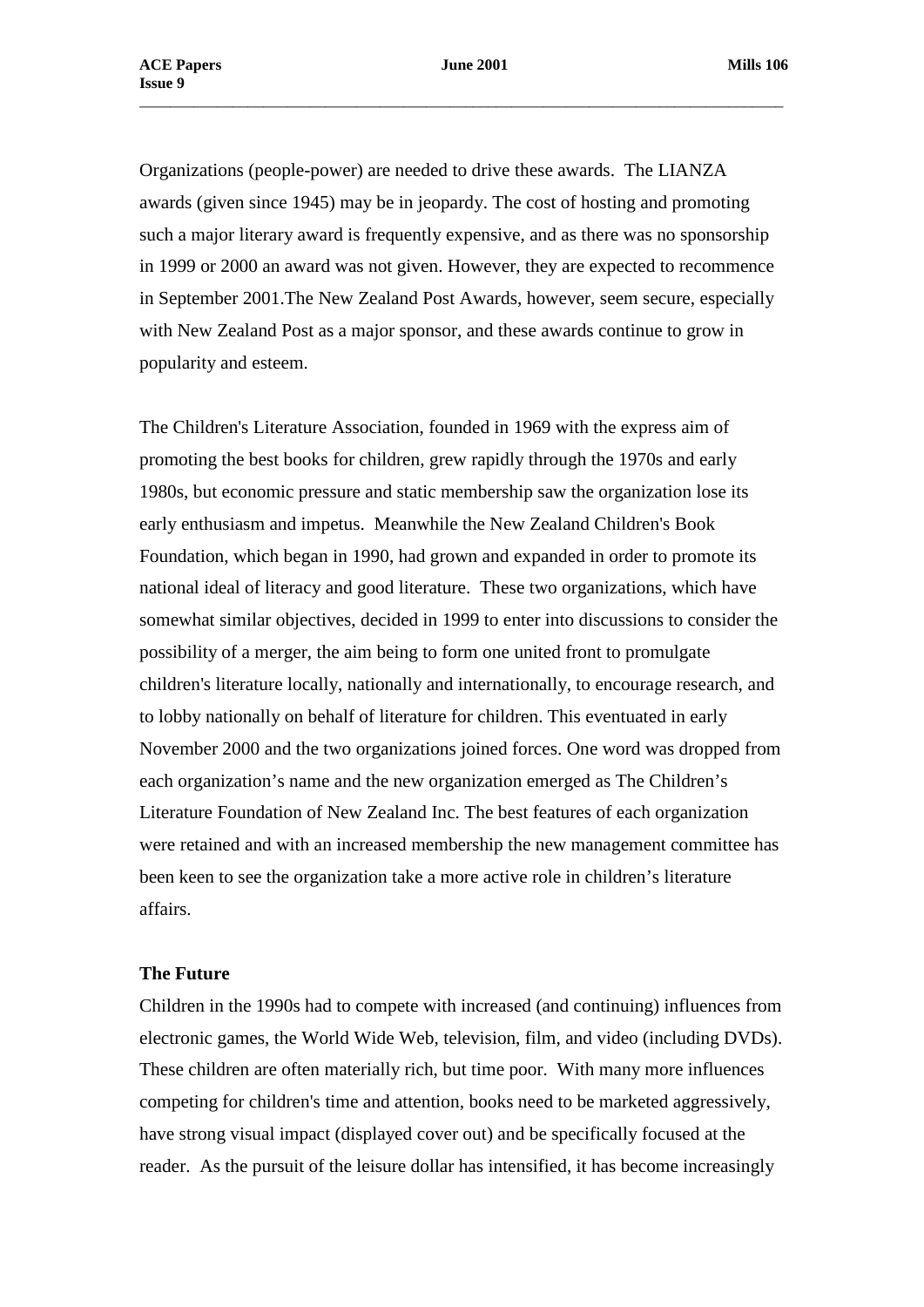obvious that schools must appoint specialist book purchasers to ensure quality rather than quantity, and that children are exposed to new titles by enthusiastic teachers through school magazines and Internet sites such as: [www.clfnz.org.nz/storylines](http://www.clfnz.org.nz/storylines) and [www.homepages.ihug.co.nz/-l.orman/](http://www.homepages.ihug.co.nz/-l.orman/) and [www.englishunitecnology.ac.nz](http://www.englishunitecnology.ac.nz/) . Booksellers must likewise anticipate their customers' needs in much the same way that big Internet booksellers currently profile their customers' reading tastes, mount in-store promotions, keep them abreast of new titles by their favourite authors and introduce them to new ones, and hire staff with knowledge about children's books. Public libraries must provide better opening hours (like supermarkets), set up homework stations with Internet and reference facilities, and continue to purchase the latest and greatest titles from around the world.

The twenty-first century will be a time when parents openly demand that their children can read, and with less time for reading it is likely that children's books of quality rather than quantity will be sought. There is likely to be an increasing reliance upon awards and publicity (to a lesser extent, reviewing journals) to ascertain this quality. It will be important to continue to examine critically the books that will shape the futures of tomorrow's adult. It will be important to the future of our country that it is not just the serious readers who keep literature alive. Non-fiction titles lend themselves to disk and are likely to go that way; the danger becomes that children may slip into the easy thought that unless they see it on the screen, it can't be right. It is less likely that fiction will go this way, as the story's intimacy with its tale of human experience, coupled with its portability, ought to ensure the book's survival.

#### **References**

- **Allen, P.** (1982). *Who sank the boat?* Melbourne: Thomas Nelson.
- **Bacon, R.** (1973). *Again the bugles blow*. Auckland: Collins.
- **Bacon, R.** (1977). *The house of the people.* Auckland: Collins.
- **Beale, F.** (1993). *Slide the corner*. Auckland: Ashton Scholastic.
- **Beck, J.** (1996). *The bantam and the soldier.* Auckland: Ashton Scholastic.
- **Boock, P.** (1991). *Out walked Mel.* Dunedin NZ: John McIndoe.
- **Boock, P.** (1997). *Dare, truth or promise.* Dunedin NZ: Longacre Press.
- **Brassi, G**. (2000). *Riding the rough*. Auckland: Ashton Scholastic.
- **Butler, D.** (1980). *Babies need books.* London: Bodley Head.
- **Butler, D.** (1986). *Five to eight*. London: Bodley Head.
- **Cowley, J.** (1981). *The silent one.* Christchurch NZ: Whitcoulls
- **Cowley, J.** (1999). *The wild west gang.* Auckland: Harper Collins.
- **Crowe, A.** (1994). *Which native forest plant?* Auckland: Penguin
- **Crowe, A.** (1997). *Life-size guide to native trees,* Auckland: Penguin.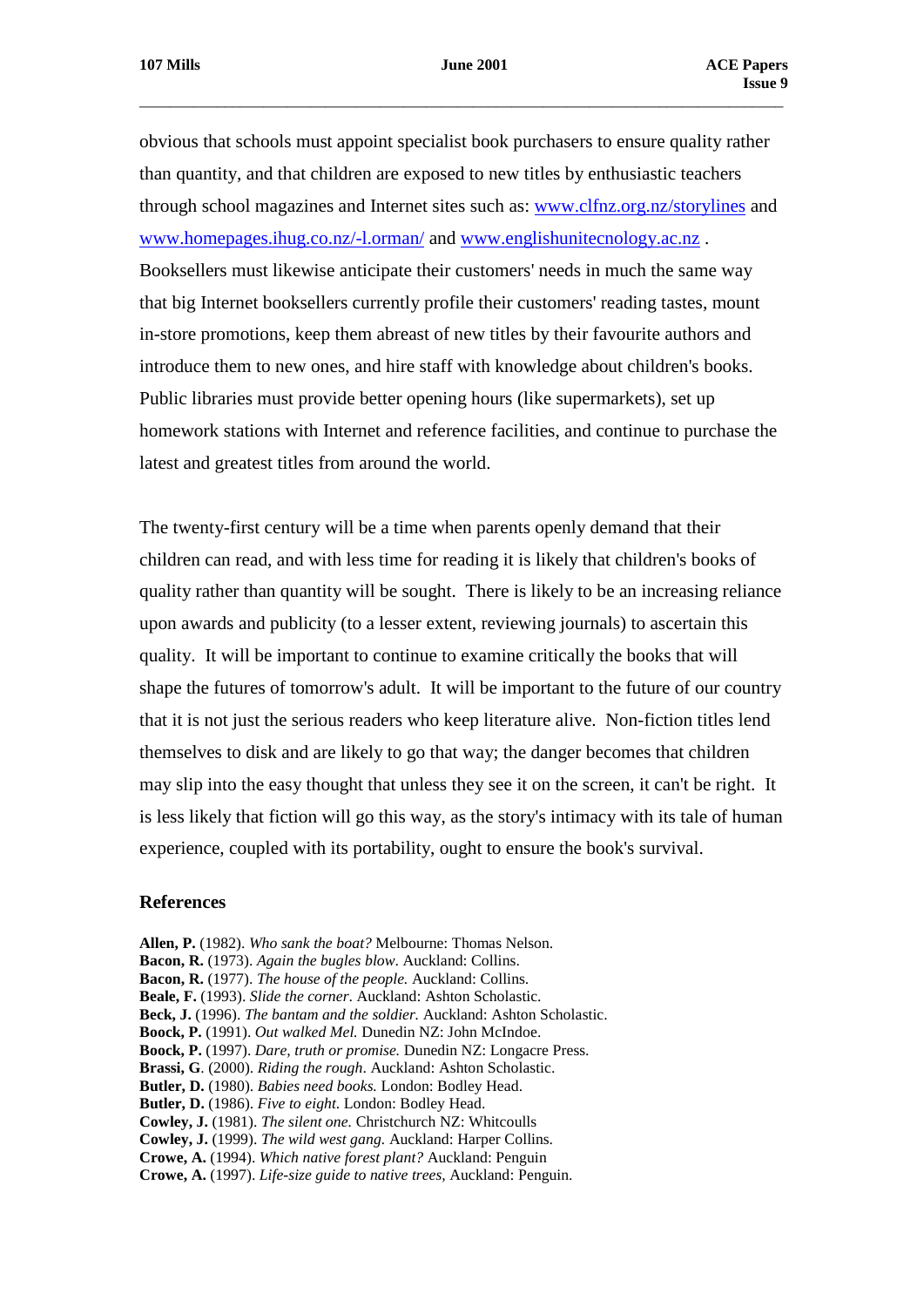\_\_\_\_\_\_\_\_\_\_\_\_\_\_\_\_\_\_\_\_\_\_\_\_\_\_\_\_\_\_\_\_\_\_\_\_\_\_\_\_\_\_\_\_\_\_\_\_\_\_\_\_\_\_\_\_\_\_\_\_\_\_\_\_\_\_\_\_\_\_\_\_\_\_\_\_\_\_\_\_\_\_\_ **Crowe, A.** (1998). *Nature's alphabet*. Auckland: Penguin **Dallas, R.** (1972). *The big flood.* London: Methuen. **De Goldi, K***.* (1999). *Closed, stranger*. Auckland: Penguin. **de Hamel, J.** (1973). *X marks the spot*. Guildford: Lutterworth Press. **Dodd, L.** (1983) *Hairy Maclary from Donaldson's dairy*, Wellington: Mallinson Rendel. **Dodd, L**. (1999) *Hairy Maclary and Zachary Quack.* Wellington: Mallinson Rendel. **Duder, T.** (1987). *Alex.* Auckland: Oxford University Press. **Duder, T.** (1989). *Alex in winter,* Auckland: Oxford University Press. **Edwards, D.** (1997). *Killer moves*. Auckland: Ashton Scholastic. **Ell, S.** (1998). *Fired up*. Auckland: Ashton Scholastic. **Faville, B.** (1986). *The keeper.* Auckland: Oxford University Press. **Ford, V.** (2000). *It's a try!* Auckland: Ashton Scholastic. **Furley, D.** (1989). *The web.* Auckland: Collins. **Gaskin, C.** (1992). *Picture magic.* Auckland: Ashton Scholastic. **Gee, M.** (1982). *The halfmen of O.* Auckland: Penguin. **Gee, M.** (1994). *The fat man.* Auckland: Penguin. **Gilderdale, B.** (1982). *A sea change.* Auckland: Longman Paul. **Gilderdale, B.** (1987). *Introducing Margaret Mahy.* Auckland: Penguin. **Grace, P.** (1981). *The kuia and the spider.* Auckland: Penguin. **Hebley, D.** (1980). *Off the shelf.* Auckland: Methuen. **Hebley, D.** (1998). *Power of place.* Dunedin: University of Otago. **Hessell, J.** (1987). *What's wrong with bottoms?* Auckland: Century Hutchinson. **Hessell, J.** (1990). *Grandma McGarvey.* Auckland: Oxford University Press. **Hill, D.** (1994). *Kick back*. Auckland: Ashton Scholastic. **Hill, D.** (1996). *Seconds best.* Auckland: Ashton Scholastic. **Hill, D.** (1999). *Boots 'n' all.* Auckland: Ashton Scholastic. **Hill, O. & Hill, N.** (1986). *Gaijin: Foreign children in Japan*. Auckland: Longman Paul. **Kerr, B. (**1996). *Mechanical Harry.* Wellington: Mallinson Rendel. **Lasenby, J***.* (1987). *The lake.* Auckland: Oxford University Press. **Locke, E.** (1965). *The runaway settlers.* London: Cape. **Lockyer, J.** (1993). *Tough tackle.* Auckland: Reed. **Macdonald, C.** (1988). *The lake at the end of the world.* Auckland: Hodder & Stoughton. **McNaughton, N.** (1972). *Tat: The story of a New Zealand sheep dog*. Auckland: Collins. **Mahy, M.** (1969). *The lion in the meadow.* London: Dent. **Mahy, M.** (1972). *The first Margaret Mahy story book.* London: Dent. **Mahy, M.** (1978). *Great piratical rumbustification*. London: Dent. **Mahy, M.** (1982). *The haunting*. London: Dent. **Mahy, M.** (1984). *The changeover.* London: Dent. **Mahy, M.** (1986). *Aliens in the family.* Auckland: Reed Methuen. **Mahy, M.** (1987). *Memory.* London: Dent. **Mahy, M.** (1997). *Beaten by a balloon*. London: Hamish Hamilton. **Mahy, M.** (1998). *The three-legged cat.* London: Hamish Hamilton. **Mahy, M.** (2000). *Twenty-four hour.* Auckland: Collins. **Mataira, K.** (1992). *Marama Tangiweto*, Wellington: Mallinson Rendel. **Maybury, G.** (1986). *Time twister*. Auckland: Reed Methuen. **Noonan, D.** (1995). *The best-loved bear.* Auckland: Ashton Scholastic. **Scutter, H.** (1999). *Displaced fictions contemporary Australian,* Melbourne: Melbourne University Press. **Smith, M.** (1988). *Annie and Moon*, Wellington: Mallinson Rendel. **Sutton, E.** (1973). *My cat likes to hide in boxes*. London: Hamish Hamilton. **Taylor, W.** (1994). *The blue lawn.* Auckland: Harper Collins. **Turner, G.** (1989). *Colours,* Auckland: Penguin. **Turner, G.** (1985). *New Zealand ABC.* Christchurch: Whitcoulls. **Turner, G.** (1986). *New Zealand 1,2,3.* Christchurch: Whitcoulls.

**Turner, G.** (1986). *Snow play.* Auckland: Collins.

**Wilson, T.** (1999). *Going for gold.* Auckland: Ashton Scholastic.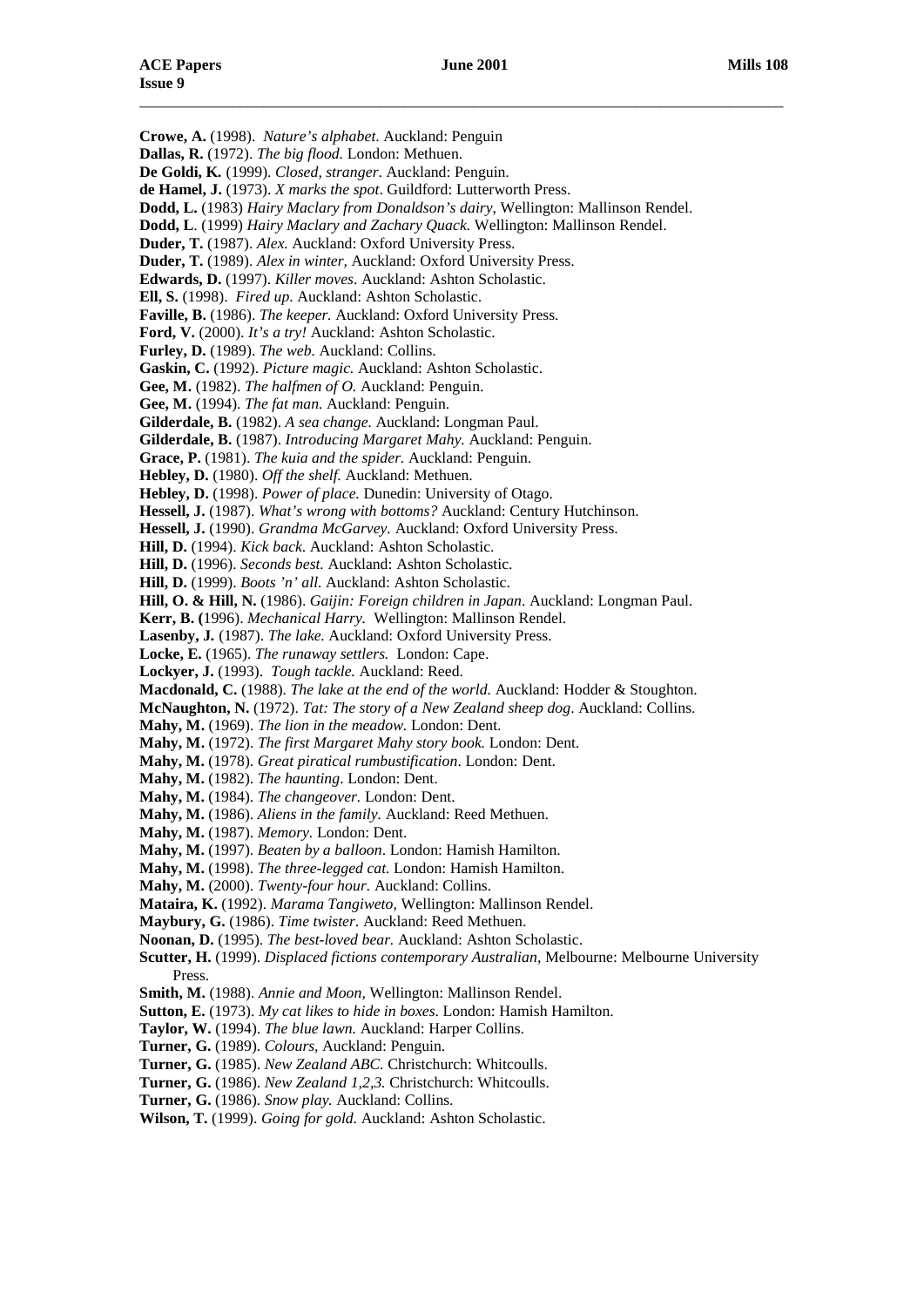Appendix

# **LANDMARKS IN THE DEVELOPMENT OF BOOKS FOR CHILDREN**

Oral stories told by minstrels – Beowulf, King Arthur, ballads, etc

| 1387<br>c1440              | <b>Canterbury Tales</b><br>Hornbooks developed | Geoffrey Chaucer                             |
|----------------------------|------------------------------------------------|----------------------------------------------|
| c1455                      | Gutenburg Bible                                | Johann Gutenburg                             |
| 1477                       | A Book of Curteseye                            | published by Caxton                          |
| 1481                       | Historye of Reynart the Foxe                   | published by Caxton                          |
| 1484                       | The Fables of Aesop                            | published by Caxton                          |
| 1485                       | Le Mort d'Arthur                               | Malory                                       |
| 1548                       | King Henry's Primer                            |                                              |
| 1580                       | Book of Art and Instruction for Young People   | Sigmund Feyerabend                           |
| c1580s                     | Beginnings of chapbooks                        |                                              |
| <b>Seventeenth Century</b> |                                                |                                              |
| 1658                       | Orbis Sensualium Pictus                        | Johannes Comenius                            |
| 1678                       | The Pilgrim's Progress                         | John Bunyan                                  |
| 1697                       | Histoires ou Contes du Temps Passe             | <b>Charles Perrault</b>                      |
| <b>Eighteenth Century</b>  |                                                |                                              |
| c1706                      | The Arabian Nights translated into English     |                                              |
| 1719                       | <b>Robinson Crusoe</b>                         | Daniel Defoe                                 |
| 1726                       | Gulliver's Travels                             | Jonathan Swift                               |
| 1729                       | Perrault's Fairy Tales translated into English |                                              |
| 1744                       | A Little Pretty Pocket-Book                    | John Newbery                                 |
| 1765                       | The History of Little Goody Two Shoes          | John Newbery, publisher                      |
| <b>Nineteenth Century</b>  |                                                |                                              |
| 1814                       | Swiss Family Robinson                          | Johann Wyss                                  |
| 1818                       | The Fairchild Family                           | Mary Sherwood                                |
| 1819                       | Rip Van Winkle                                 | <b>Washington Irving</b>                     |
| 1820                       | Ivanhoe                                        | Sir Walter Scott                             |
| 1823                       | Grimm's Popular Stories                        | translated by Edgar Taylor                   |
|                            |                                                | illustrated by George Cruikshank             |
| 1846                       | <b>Book of Nonsense</b>                        | <b>Edward</b> Lear                           |
| 1846                       | Fairy Tales of Hans Christian Andersen         | translated by Mary Howitt                    |
| 1855                       | The Song of Hiawatha                           | Henry Wadsworth Longfellow                   |
| 1857                       | Tom Brown's Schooldays                         | <b>Thomas Hughes</b>                         |
| 1863                       | The Water Babies                               | <b>Charles Kingsley</b>                      |
| 1864                       | <b>Goblin Market</b>                           | Christina Rossetti                           |
| 1865                       | Alice's Adventures in Wonderland               | Lewis Carroll<br>illustrated by John Tenniel |
| 1865                       | Hans Brinker, or the Silver Skates             | Mary Mapes Dodge                             |
| 1868                       | Little Women                                   | Louisa May Alcott                            |
| 1869                       | Twenty Thousand Leagues Under the Sea          | Jules Verne                                  |
| 1872                       | What Katy Did                                  | Susan Coolidge                               |
| 1876                       | The Adventures of Tom Sawyer                   | Mark Twain                                   |
| 1877                       | <b>Black Beauty</b>                            | Anna Sewell                                  |
| 1880                       | <b>Uncle Remus Stories</b>                     | Joel Chandler Harris                         |
|                            |                                                |                                              |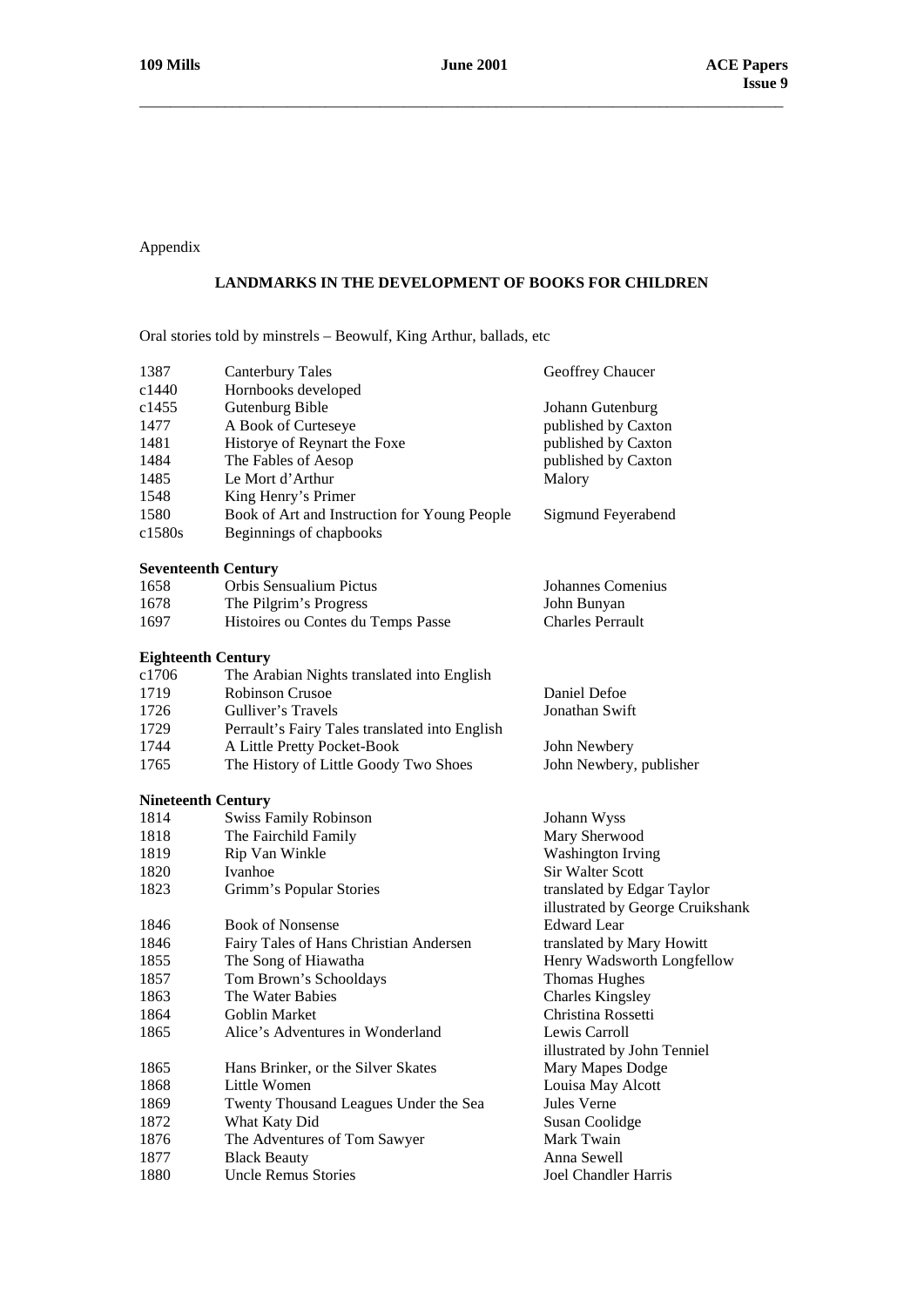| 1881<br>1883<br>1884 | <b>Adventures of Pinocchio</b><br><b>Treasure Island</b><br>Heidi                 | Carol Collodi<br>Robert Louis Stevenson<br>Johanna Spyri |
|----------------------|-----------------------------------------------------------------------------------|----------------------------------------------------------|
|                      |                                                                                   | translated by Louise Brooks                              |
| 1884                 | Adventures of Huckleberry Finn                                                    | Mark Twain                                               |
| 1885                 | A Child's Garden of Verse                                                         | Robert Louis Stevenson                                   |
| 1886                 | Little Lord Fauntleroy                                                            | <b>Frances Hodgson Burnett</b>                           |
| 1889                 | The Blue Fairy Book                                                               | Andrew Lang                                              |
| 1894                 | The Jungle Book                                                                   | Rudyard Kipling                                          |
| 1899                 | The Story of Little Black Sambo                                                   | Helen Bannerman                                          |
|                      | <b>First Half of the Twentieth Century</b>                                        |                                                          |
| 1900                 | Wizard of Oz                                                                      | L. Frank Baum                                            |
| 1901                 | The Tale of Peter Rabbit                                                          | <b>Beatrix Potter</b>                                    |
| 1902                 | <b>Just So Stories</b>                                                            | Rudyard Kipling                                          |
| 1903                 | Call of the Wild                                                                  | Jack London                                              |
| 1906                 | Peter Pan in Kensington Gardens                                                   | J.M. Barrie<br>illustrated by Arthur Rackham             |
| 1908                 | Wind in the Willows                                                               | Kenneth Graham<br>illustrated by Ernest Shepard          |
| 1910                 | The Secret Garden                                                                 | <b>Frances Hodgson Burnett</b>                           |
| 1912                 | Daddy-Long-Legs                                                                   | Jean Webster                                             |
| 1913                 | Pollyanna                                                                         | Eleanor H. Porter                                        |
| 1922                 | Newbery Medal for "most distinguished book                                        |                                                          |
|                      | for children" established USA                                                     |                                                          |
| 1922                 | The Velveteen Rabbit                                                              | Margery Williams                                         |
| 1926                 | Winnie the Pooh                                                                   | A.A. Milne                                               |
| 1926                 | Clever Bill                                                                       | William Nicholson                                        |
| 1928                 | Millions of Cats                                                                  | Wanda Gag                                                |
| 1928                 | Milly Molly Mandy                                                                 | Joyce Lankestar Brisely                                  |
| 1932                 | Little House in the Big Woods                                                     | Laura Ingalls Wilder                                     |
| 1934                 | <b>Mary Poppins</b>                                                               | Pamela Travers                                           |
| 1936                 | Story of Ferdinand                                                                | Munro Leaf                                               |
| 1936                 | Carneigie Medal for most distinguished book<br>for children established (Britain) |                                                          |
| 1937                 | And to Think that I Saw it on Mulberry Street                                     | Dr Seuss                                                 |
| 1937                 | The Hobbit                                                                        | J.R.R. Tolkien                                           |
| 1938                 | Caldecott Medal for "most distinguished picture                                   |                                                          |
|                      | book for children" established                                                    |                                                          |
| 1939                 | Mike Mulligan and his Steam Shovel                                                | Virginia Lee Burton                                      |
| 1941                 | The Black Stallion                                                                | <b>Walter Farley</b>                                     |
| 1942                 | <b>Little House</b>                                                               | Virginia Lee Burton                                      |
| 1943                 | Homer Price                                                                       | Robert McCloskey                                         |
| 1948                 | The Twenty-one Balloons                                                           | William Pene du Bois                                     |
|                      | <b>Second Half of the Twentieth Century</b>                                       |                                                          |
| 1950                 | Pippi Longstocking                                                                | Astrid Lindgren                                          |
| 1952                 | Charlotte's Web                                                                   | E.B. White                                               |
| 1952                 | Diary of a Young Girl                                                             | Anne Frank                                               |
| 1955                 | Kate Greenaway Medal for distinguished                                            |                                                          |
|                      | illustrations                                                                     |                                                          |
|                      | (Britain) established                                                             |                                                          |
| 1955                 | Tunnel in the Sky                                                                 | Robert Heinlein                                          |
| 1956                 | The Silver Sword                                                                  | Ian Serrailler                                           |
| 1957<br>1959         | The Cat in the Hat                                                                | Dr Seuss                                                 |
| 1961                 | Tom's Midnight garden<br>The Lion, the Witch and the Wardrobe                     | Phillippa Pearce<br>C.S. Lewis                           |
| 1961                 | Island of the Blue Dolphins                                                       | Scott O'Dell                                             |
| 1962                 | A Wrinkle in Time                                                                 | Madeleine L'Engle                                        |
|                      |                                                                                   |                                                          |